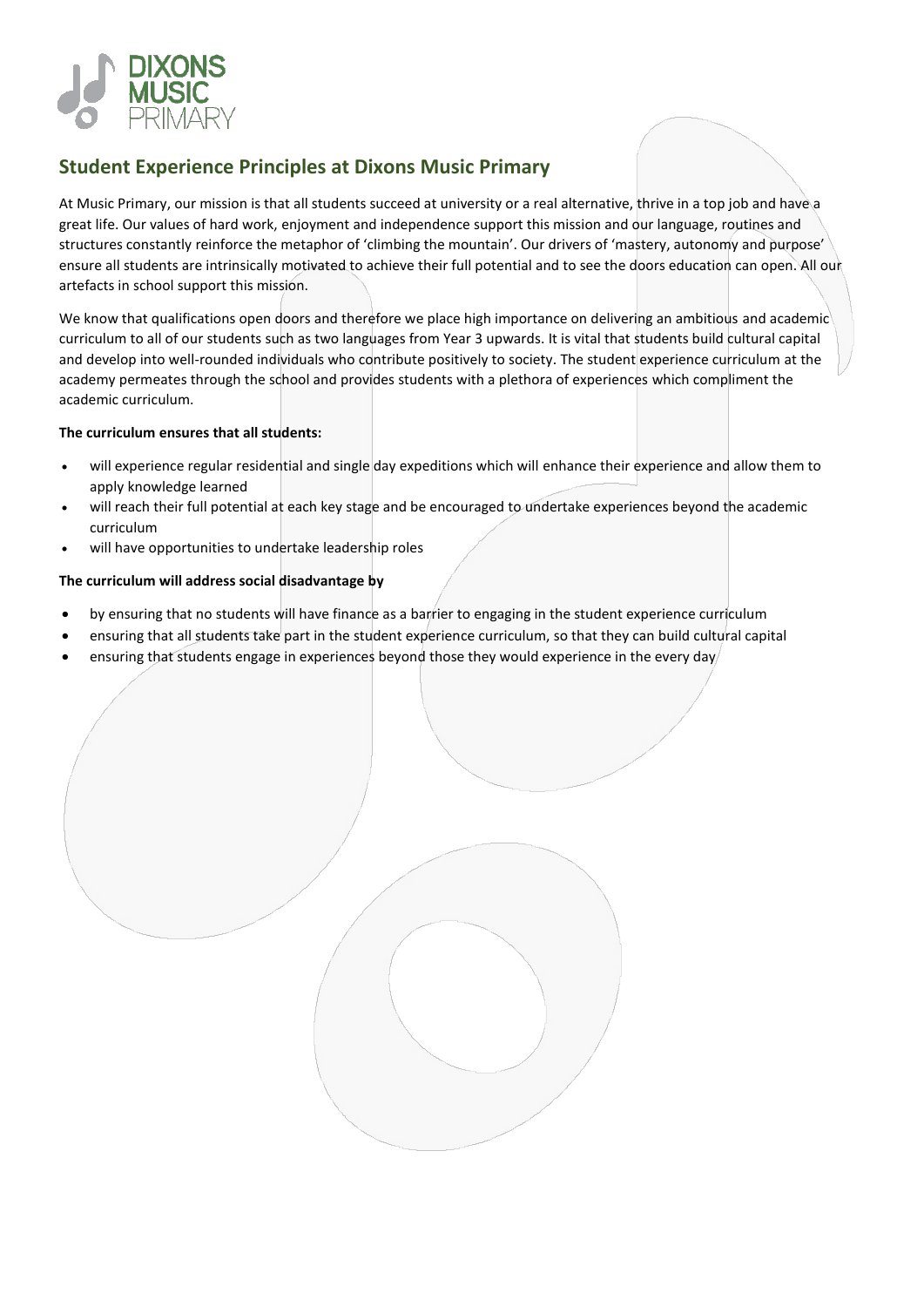# **Overview**

The overview allows staff, students and families to see the offer of rich, student experiences employed at the academy.

In addition to Stretch, Student Leadership, Expeditions and Enrichments and Careers Education, the academy undertakes fundraising causes for a range of charities. Each year group is given a different focus to raise awareness and fundraise.

### **EYFS**

|                                   | Term 1 | Term 2                                                                                                                      | Term <sub>3</sub>                                                                                                                                            | Term 4                                                | Term 5                    | Term 6                    |
|-----------------------------------|--------|-----------------------------------------------------------------------------------------------------------------------------|--------------------------------------------------------------------------------------------------------------------------------------------------------------|-------------------------------------------------------|---------------------------|---------------------------|
| <b>Stretch</b>                    |        | Students will engage in show and tell activities to develop their oracy skills                                              |                                                                                                                                                              |                                                       |                           |                           |
| <b>Student Leadership</b>         |        | Students have the opportunity to undertake leadership opportunities within their class and phase, such as Equipment Monitor |                                                                                                                                                              |                                                       |                           |                           |
| <b>Expeditions and Enrichment</b> |        | Planetarium visit                                                                                                           | Local area treasure hunt                                                                                                                                     | Knights and castles day                               | Police visitor (solving a | Asia day                  |
|                                   |        |                                                                                                                             | (basic map skills)                                                                                                                                           |                                                       | Crime, exploring the role | (exploring culture and    |
|                                   |        |                                                                                                                             |                                                                                                                                                              |                                                       | of the police in our      | food of an Asian country) |
|                                   |        |                                                                                                                             |                                                                                                                                                              |                                                       | Community)                |                           |
| <b>Careers</b>                    |        |                                                                                                                             | Through expeditions, Careers Week and experiences in the curriculum, students are introduced to a range of careers, in varying fields, including the police, |                                                       |                           |                           |
|                                   |        |                                                                                                                             |                                                                                                                                                              | the fire service, the ambulance service and education |                           |                           |
|                                   |        |                                                                                                                             |                                                                                                                                                              |                                                       |                           |                           |

### **KS1**

|                                      | Term 1                                                                                                                                                     | Term 2                    | Term 3                                                                                                                                                                | Term 4                    | Term 5                  | Term 6                      |
|--------------------------------------|------------------------------------------------------------------------------------------------------------------------------------------------------------|---------------------------|-----------------------------------------------------------------------------------------------------------------------------------------------------------------------|---------------------------|-------------------------|-----------------------------|
| <b>Stretch Year 1</b>                | Students will engage in show and tell activities to develop their oracy skills                                                                             |                           |                                                                                                                                                                       |                           |                         |                             |
| <b>Stretch Year 2</b>                | Students will engage in opportunities to speak publicly and develop oracy skills within the classroom by<br>Students will engage in opportunities to speak |                           |                                                                                                                                                                       |                           |                         |                             |
|                                      | reading their favourite story / book.<br>publicly and develop oracy skills within the classroom                                                            |                           |                                                                                                                                                                       |                           |                         |                             |
|                                      | by talking about their humanities unit: The Great Fire                                                                                                     |                           |                                                                                                                                                                       |                           |                         |                             |
|                                      |                                                                                                                                                            |                           |                                                                                                                                                                       |                           |                         | of London                   |
| <b>Student Leadership</b>            | Students have the opportunity to undertake leadership opportunities within their class through earned autonomy as well as School Council                   |                           |                                                                                                                                                                       |                           |                         |                             |
| <b>Expeditions and Enrichment Y1</b> | Arranging a royal                                                                                                                                          | Creating models of        | <b>Astronaut visitor</b>                                                                                                                                              | African experience day    | Victorian School day    | Charity fundraising day $-$ |
|                                      | Banquet (different roles                                                                                                                                   | <b>Bradford landmarks</b> | (interviewing and                                                                                                                                                     | (zoolab, African dancing, |                         | protect the Oceans          |
|                                      | and jobs, medieval                                                                                                                                         |                           | exploring life in Space)                                                                                                                                              | food)                     |                         |                             |
|                                      | dance)                                                                                                                                                     |                           |                                                                                                                                                                       |                           |                         |                             |
| <b>Expeditions and Enrichment Y2</b> | Creating a school art                                                                                                                                      | Designing a more          | Re-enacting the great fire                                                                                                                                            | Dinosaur egg found in     | America Day (for a day) | Creating model boats        |
|                                      | gallery about the                                                                                                                                          | sustainable town          | of London with Tudor                                                                                                                                                  | school – visit from       | <b>Stretch</b>          | <b>Stretch</b>              |
|                                      | <b>Brontes</b>                                                                                                                                             | <b>Trip to Saltaire</b>   | housing models                                                                                                                                                        | palaeontologist           |                         |                             |
| <b>Careers</b>                       |                                                                                                                                                            |                           | Through expeditions, Careers Week and experiences in the curriculum, students are introduced to a range of careers, in varying fields, including, but not limited to: |                           |                         |                             |
|                                      |                                                                                                                                                            |                           | education, sciences and the arts and famous Bradfordians.                                                                                                             |                           |                         |                             |
|                                      |                                                                                                                                                            |                           |                                                                                                                                                                       |                           |                         |                             |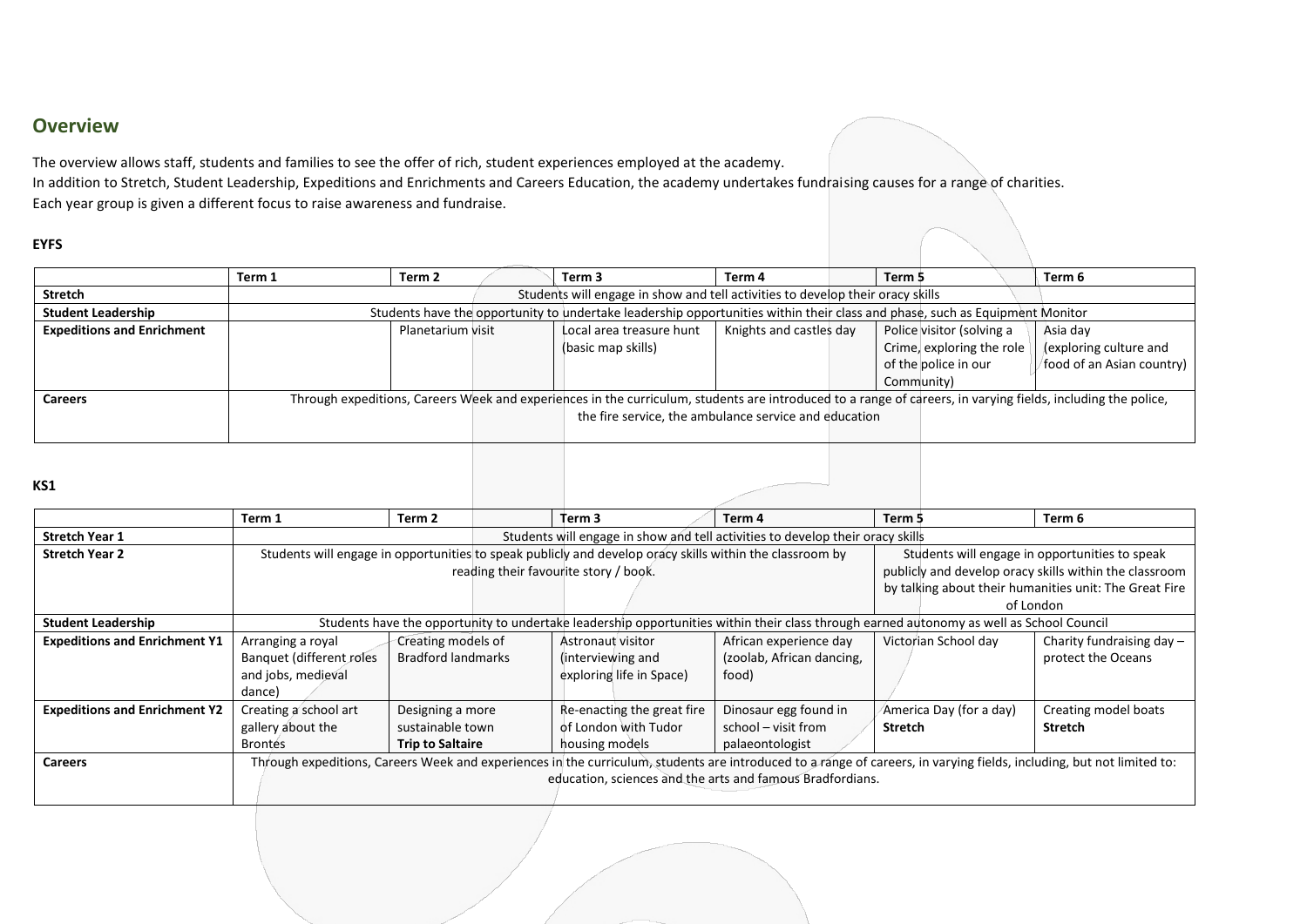| I<br>. .<br>۰. |
|----------------|
|----------------|

|                                      | Term 1                                                                                                                                                                            | Term 2                                                                                                                                                          | Term 3                                                                                                                                                                                      | Term 4                                                  | Term 5                                                                                                                                                                        | Term 6                                                           |
|--------------------------------------|-----------------------------------------------------------------------------------------------------------------------------------------------------------------------------------|-----------------------------------------------------------------------------------------------------------------------------------------------------------------|---------------------------------------------------------------------------------------------------------------------------------------------------------------------------------------------|---------------------------------------------------------|-------------------------------------------------------------------------------------------------------------------------------------------------------------------------------|------------------------------------------------------------------|
| <b>Stretch Y3</b>                    | Students will engage in opportunities to speak<br>publicly and develop oracy skills within the classroom<br>by talking about their humanities unit: Prehistoric<br><b>Britain</b> |                                                                                                                                                                 | Students will engage in opportunities to speak<br>publicly and develop oracy skills within the classroom<br>by talking about their humanities unit: Mountains,<br>Volcanoes and Earthquakes |                                                         | Students will engage in opportunities to speak<br>publicly and develop oracy skills within the<br>classroom by talking about their humanities unit:<br>The Shang Dynasty      |                                                                  |
|                                      | structure their speech and presentation.                                                                                                                                          | Key Driver: Autonomy - students to utilise available<br>resources to carry out research with guidance and                                                       | Key Value: Hard work - students to act upon teacher<br>and peer feedback, to persevere with rehearsing their<br>speeches.                                                                   |                                                         | Key Driver: Purpose – students to apply the driver of<br>Autonomy and the key value of Hard work to<br>culminate in their final speech of the year.                           |                                                                  |
| <b>Stretch Y4</b>                    | publicly and develop oracy skills within the classroom                                                                                                                            | Students will engage in opportunities to speak<br>by talking about their humanities unit: Roman Britain<br>Key Driver: Autonomy - students to utilise available | Students will engage in opportunities to speak<br>publicly and develop oracy skills within the classroom<br>by talking about their humanities unit: Rivers                                  |                                                         | Students will engage in opportunities to speak<br>publicly and develop oracy skills within the<br>classroom by talking about their humanities unit:<br>Anglo-Saxons and Scots |                                                                  |
|                                      | structure their speech and presentation.                                                                                                                                          | resources to carry out research with guidance and                                                                                                               | Key Value: Hard work - students to act upon teacher<br>and peer feedback, to persevere with rehearsing their<br>speeches.                                                                   |                                                         | Key Driver: Purpose – students to apply the driver of<br>Autonomy and the key value of Hard work to<br>culminate in their final speech of the year.                           |                                                                  |
| <b>Student Leadership</b>            | Students have the opportunity to apply for student leadership roles including School Council and Playground Buddies                                                               |                                                                                                                                                                 |                                                                                                                                                                                             |                                                         |                                                                                                                                                                               |                                                                  |
| <b>Expeditions and Enrichment Y3</b> | Cave art exhibit                                                                                                                                                                  | Japan day - difference<br>between city life and rural<br>japan life - Japanese<br>experiences                                                                   | To make bronze artefacts<br>and create a school<br>museum                                                                                                                                   | To create a working<br>volcano                          | To have an Ancient<br>Greek Olympic day.                                                                                                                                      | To plan and create a<br>weather forecast and film<br>with i-pads |
| <b>Expeditions and Enrichment Y4</b> | Design and make a<br>Roman chariot                                                                                                                                                | Children to make a 3d river<br>present to class                                                                                                                 | Anglo saxon day - making<br>anglo saxon food, coins and<br>illuminated letters                                                                                                              | Charity fundraising day for<br>Syrian refugees          | Visit to Jorvik.<br>Making viking ships                                                                                                                                       | To design and make a new<br>product using waste<br>resources     |
| <b>Careers</b>                       |                                                                                                                                                                                   |                                                                                                                                                                 | Through expeditions, Careers Week and the curriculum, students are introduced to a range of careers, in varying fields, that require undergraduate study such as:                           | paleontology, geology, cartography and higher education |                                                                                                                                                                               |                                                                  |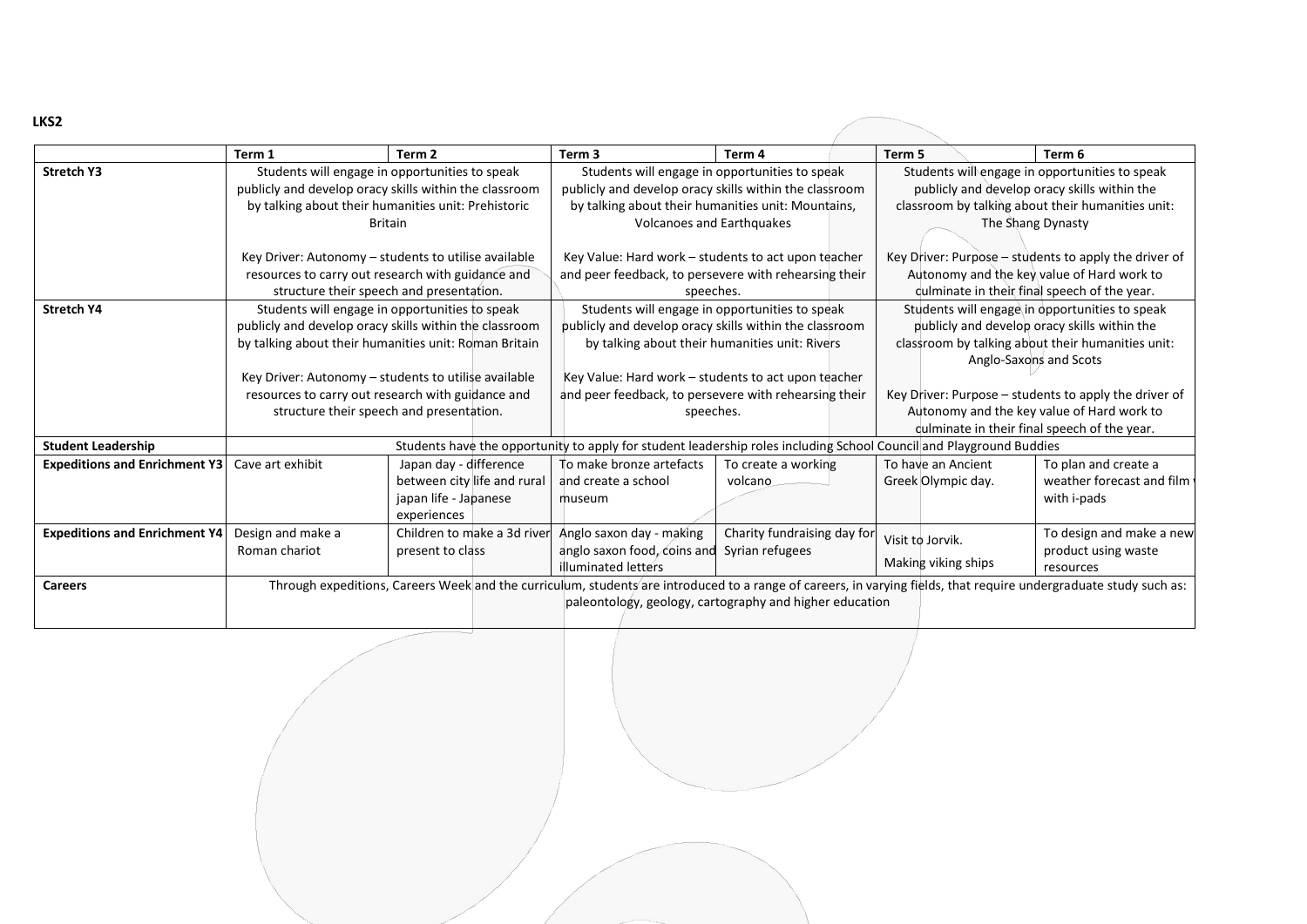|                                      | Term 1                                                                                                          | Term <sub>2</sub>                                      | Term <sub>3</sub>                                                                                           | Term 4                                                                                                                                                           | Term 5                                             | Term 6                                         |  |
|--------------------------------------|-----------------------------------------------------------------------------------------------------------------|--------------------------------------------------------|-------------------------------------------------------------------------------------------------------------|------------------------------------------------------------------------------------------------------------------------------------------------------------------|----------------------------------------------------|------------------------------------------------|--|
| <b>Stretch Y5</b>                    | Students will engage in opportunities to speak                                                                  |                                                        | Students will engage in opportunities to speak publicly                                                     |                                                                                                                                                                  | Students will engage in opportunities to speak     |                                                |  |
|                                      | publicly and develop oracy skills within the classroom                                                          |                                                        | and develop oracy skills within the classroom by                                                            |                                                                                                                                                                  | publicly and develop oracy skills within the       |                                                |  |
|                                      |                                                                                                                 | by talking about their humanities unit: Benin Kingdom  | talking about their humanities unit: Slums                                                                  |                                                                                                                                                                  | classroom by talking about their humanities unit:  |                                                |  |
|                                      |                                                                                                                 |                                                        |                                                                                                             |                                                                                                                                                                  | <b>Medieval Monarchs</b>                           |                                                |  |
|                                      |                                                                                                                 | Key Driver: Autonomy - students to utilise available   | Key Value: Hard work - students to act upon teacher                                                         |                                                                                                                                                                  |                                                    |                                                |  |
|                                      |                                                                                                                 | resources to carry out research with guidance and      | and peer feedback, to persevere with rehearsing their                                                       |                                                                                                                                                                  | Key Driver: Purpose – students to apply the driver |                                                |  |
|                                      |                                                                                                                 | structure their speech and presentation.               |                                                                                                             | speeches.                                                                                                                                                        |                                                    | of Autonomy and the key value of Hard work to  |  |
|                                      |                                                                                                                 |                                                        |                                                                                                             |                                                                                                                                                                  |                                                    | culminate in their final speech of the year.   |  |
| <b>Stretch Y6</b>                    |                                                                                                                 | Students will engage in opportunities to speak         |                                                                                                             | Students will engage in opportunities to speak publicly                                                                                                          |                                                    | Students will engage in opportunities to speak |  |
|                                      |                                                                                                                 | publicly and develop oracy skills within the classroom |                                                                                                             | and develop oracy skills within the classroom by                                                                                                                 |                                                    | publicly and develop oracy skills within the   |  |
|                                      |                                                                                                                 | by talking about their humanities unit: Industrial     | talking about their humanities unit: Local Fieldwork<br>classroom by talking about their humanities unit:   |                                                                                                                                                                  |                                                    |                                                |  |
|                                      |                                                                                                                 | Revolution                                             | Civil Rights                                                                                                |                                                                                                                                                                  |                                                    |                                                |  |
|                                      |                                                                                                                 |                                                        | Key Value: Hard work - students to act upon teacher                                                         |                                                                                                                                                                  |                                                    |                                                |  |
|                                      |                                                                                                                 | Key Driver: Autonomy - students to utilise available   | and peer feedback, to persevere with rehearsing their<br>Key Driver: Purpose – students to apply the driver |                                                                                                                                                                  |                                                    |                                                |  |
|                                      |                                                                                                                 | resources to carry out research with guidance and      | of Autonomy and the key value of Hard work to<br>speeches.                                                  |                                                                                                                                                                  |                                                    |                                                |  |
|                                      | structure their speech and presentation.                                                                        |                                                        | culminate in their final speech of the year.                                                                |                                                                                                                                                                  |                                                    |                                                |  |
| <b>Student Leadership</b>            | Students have the opportunity to apply for student leadership roles including School Council and Peer Mentoring |                                                        |                                                                                                             |                                                                                                                                                                  |                                                    |                                                |  |
| <b>Expeditions and Enrichment Y5</b> | Make Benin art sculptures                                                                                       | Charity day to improve                                 | Battle of Hastings day                                                                                      | To create activist art in the                                                                                                                                    | To set up a Middle                                 | Recycling awareness day-                       |  |
|                                      | of Oba using clay                                                                                               | slum settlements                                       |                                                                                                             | style of Bob and Roberta                                                                                                                                         | Eastern market                                     | Arranging activities to                        |  |
|                                      |                                                                                                                 |                                                        |                                                                                                             | Smith informing people                                                                                                                                           |                                                    | teach KS1                                      |  |
|                                      |                                                                                                                 |                                                        |                                                                                                             | about climate change                                                                                                                                             |                                                    |                                                |  |
| <b>Expeditions and Enrichment Y6</b> | Visit to Bradford                                                                                               | Fieldwork study day                                    | Black Lives Matter day -                                                                                    | Charity fundraising for                                                                                                                                          | Creating radio                                     | To design new clothing                         |  |
|                                      | Industrial museum                                                                                               |                                                        | Raising awareness in                                                                                        | poorer countries                                                                                                                                                 | re-enactments of WW2                               | from a piece of old                            |  |
|                                      |                                                                                                                 |                                                        | School                                                                                                      |                                                                                                                                                                  | speech                                             | clothing to raise                              |  |
|                                      |                                                                                                                 |                                                        |                                                                                                             |                                                                                                                                                                  |                                                    | awareness of fast fashion                      |  |
| <b>Careers</b>                       |                                                                                                                 |                                                        |                                                                                                             | Through expeditions, Careers Week and the curriculum, students are introduced to a range of careers, in varying fields, that require postgraduate study such as: |                                                    |                                                |  |
|                                      |                                                                                                                 |                                                        |                                                                                                             | medicine, zoology, politics and engineering                                                                                                                      |                                                    |                                                |  |
|                                      |                                                                                                                 |                                                        |                                                                                                             |                                                                                                                                                                  |                                                    |                                                |  |